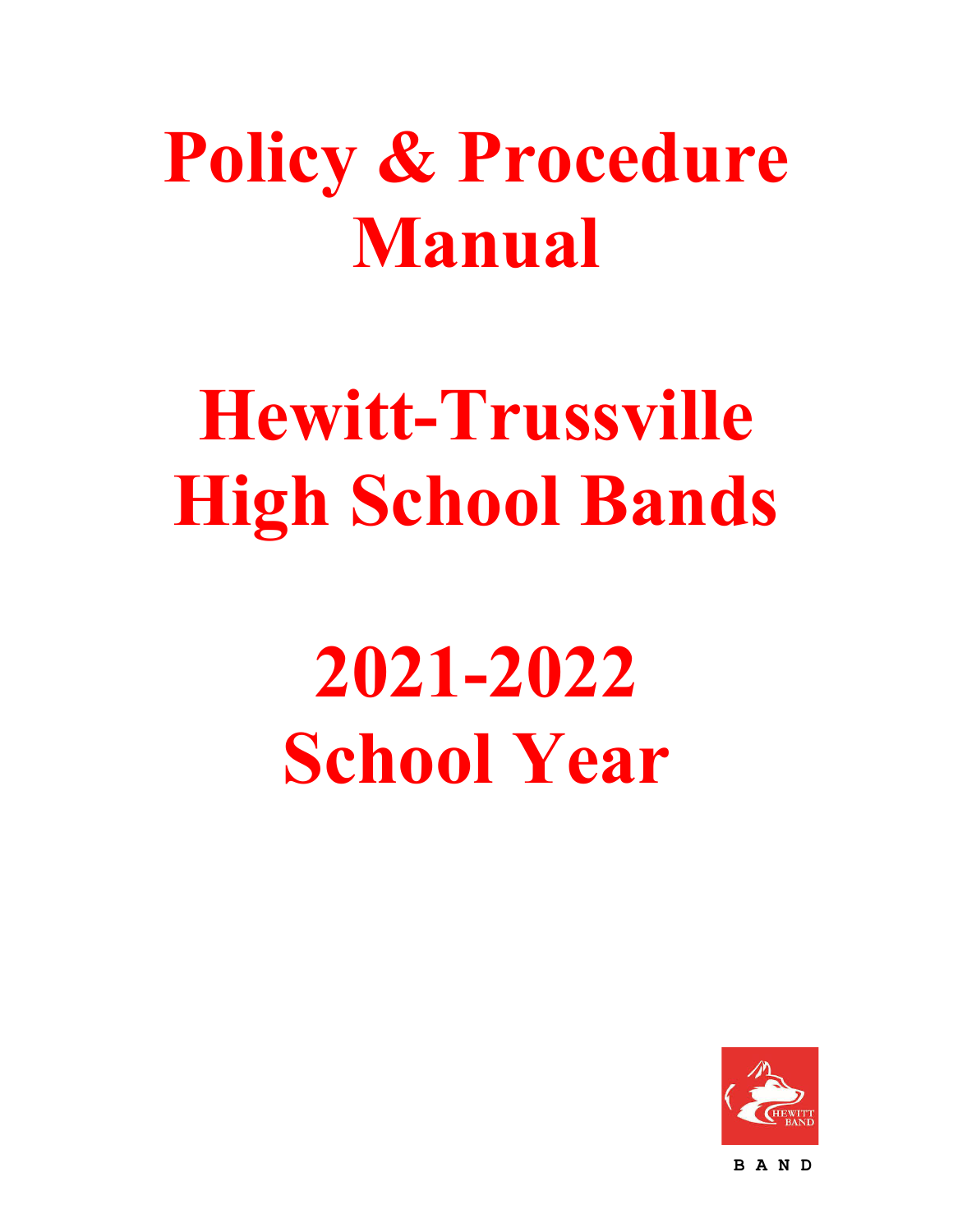HTHS Band Family,

The time has arrived once again to dust off marching instruments, break in the marching shoes, and head to the practice field. We're excited to be a part of another installment of the Hewitt-Trussville High School Band, and I hope you are too! There are many exciting things that we will be doing this year!

Within these pages you will find answers to many of the questions you might have regarding the band, as well as general rules we follow as an organization. This manual is edited each year and should be used as a guide and a reference by any and all involved with the Hewitt-Trussville High School Band Program.

As with any manual like this, it is not completely exhaustive. There will be situations that we may encounter as a group, or you may encounter as an individual, that will require individualized decision making by the administration of this organization. However, using your better judgment, and doing the right thing, will always prove successful.

We are more than excited about this year and we look forward to working with you all again! Let's raise the bar, continue to excel, and have a great time as we do so!

Warmest Regards,

Mike Guzman A.J. Adair Hewitt-Trussville High School Hewitt-Trussville High School

Director of Bands Associate Director of Bands/Percussion

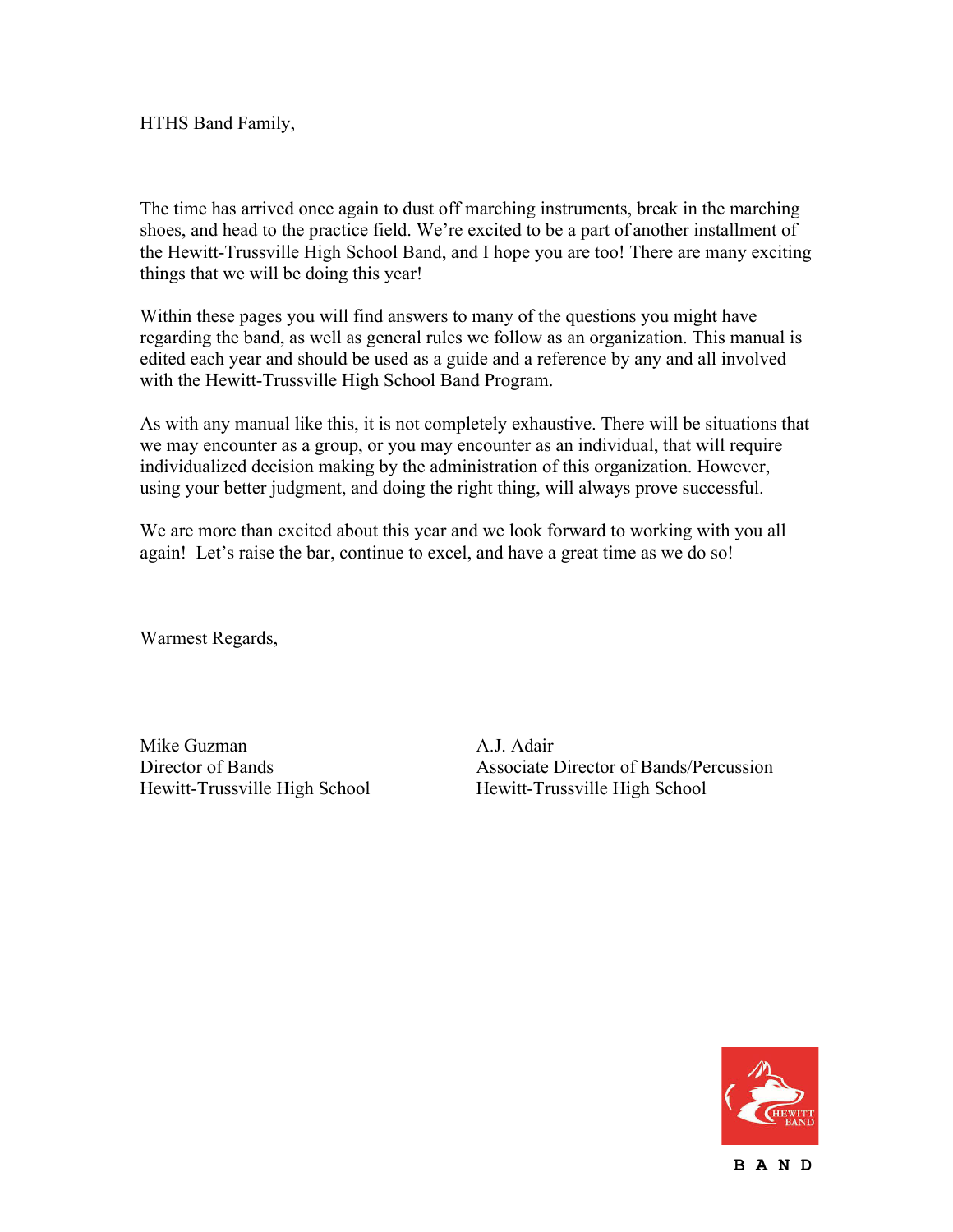# **Ensembles and Organizations:**

#### **Instrumental Groups:**

The following are the current instrumental groups that are offered at Hewitt-Trussville High School. Membership in these organizations is determined via audition and/or placement. Please note: Prior experience playing a musical instrument and the ability to read music are required to be a member of any of the instrumental groups within the Hewitt-Trussville High School Band program.

#### **Wind Ensemble:**

The Wind Ensemble is the top performing concert group at Hewitt-Trussville High School. There are a predetermined number of each instrument in this ensemble and this group usually plays advanced to collegiate-level literature (grade 6). Membership is based upon audition results and selection by the director. Wind Ensemble personnel are expected to be instrumentalists of the highest caliber and therefore actively engaged in honor bands, solo and ensemble, and chamber groups. Participation in all performances is required. Auditioning for the Alabama All State Band is strongly encouraged. The fee for this organization is listed in the fee schedule area of the manual. **Prerequisite:** All members of the Wind Ensemble must participate in Marching Band.

#### **Symphonic Band:**

The Symphonic Band is the second performing concert group at Hewitt-Trussville High School. There are a predetermined number of each instrument in this ensemble and this group usually plays intermediate to advanced literature (grades  $4 \& 5$ ). Membership is based upon audition results and selection by the director. Symphonic Band personnel are expected to be instrumentalists of the highest caliber and therefore actively engaged in honor bands, solo and ensemble, and chamber groups. Participation in all performances is required. Auditioning for the Alabama All State Band is strongly encouraged. The fee for this organization is listed in the fee schedule area of the manual. **Prerequisite:** All members of the Symphonic Band must participate in Marching Band.

# **Concert Band:**

The Concert Band is the third performing concert group at Hewitt-Trussville High School. This group usually plays intermediate level literature (grades  $2 \& 3$ ). Membership is based upon audition results and selection by the director. Participation in all performances is required. Auditioning for the Alabama All State Band is strongly encouraged. The fee for this organization is listed in the fee schedule area of the manual.

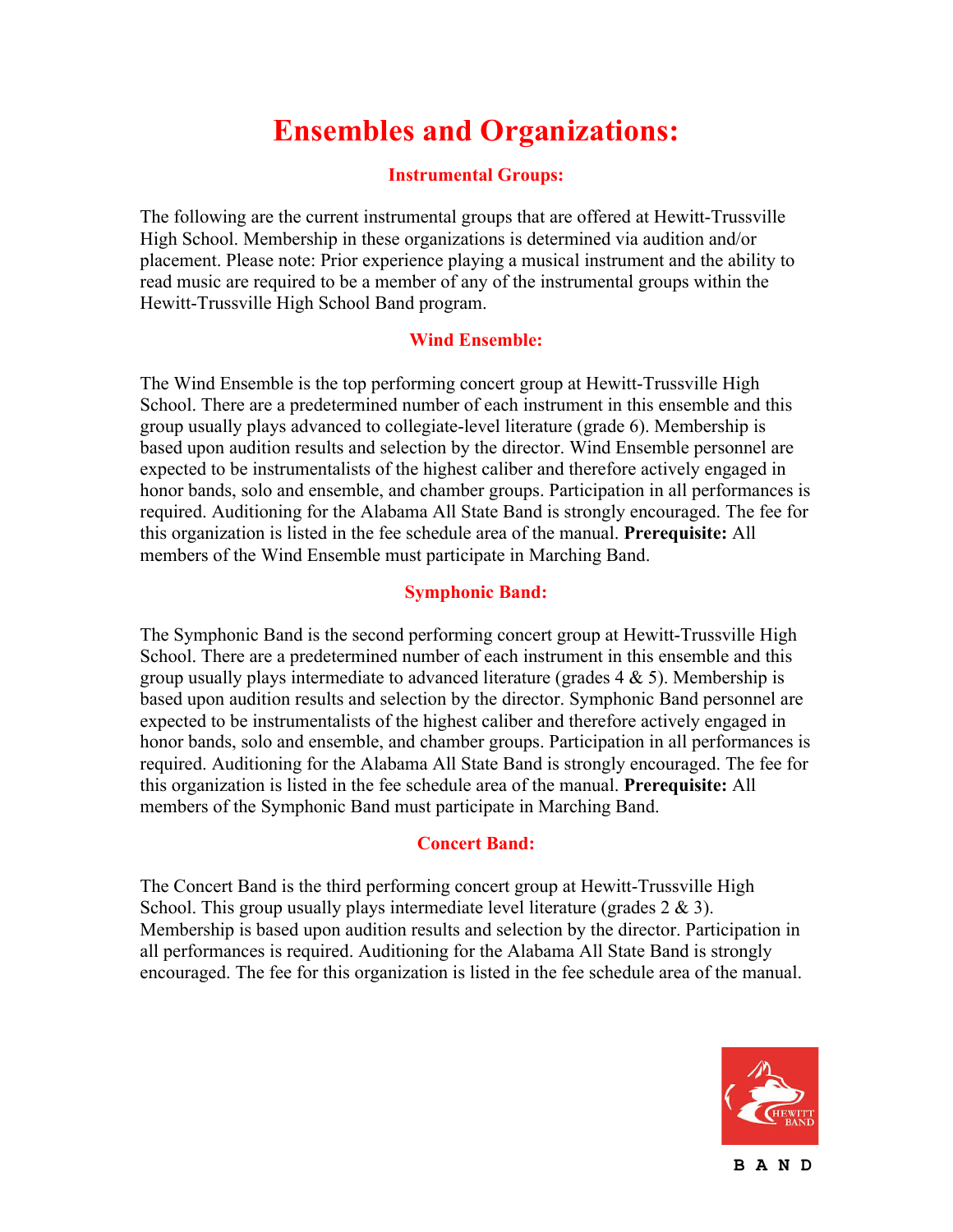#### **Jazz Band (Concert Jazz Band, CJB):**

The Jazz Band is comprised of a set jazz instrumentation and is open to the following instrumentalists:

Saxophone (Alto, Tenor, Baritone) Trumpet Trombone (Bass Trombone) **Percussion** Piano Guitar Bass Guitar Vocalist

This group performs at numerous activities throughout the year and participation in all performances is required. Membership is based on audition and selection by the director and is open to all high school instrumentalists. Auditioning for the Alabama All State Jazz Band is strongly encouraged. The fee for this organization is listed in the fee schedule area of the manual. **Prerequisite:** All members of the CJB must participate in Marching Band and must be a member of one of the following: Concert Band, Symphonic Band, or Wind Ensemble.

#### **Marching Band:**

The Husky Marching Band is the largest organization on the Hewitt-Trussville High School Campus. Membership in this organization is open to members of the band program. This organization performs at all Hewitt-Trussville High School home and away football games. The Husky Marching Band also performs at the annual Trussville Marching Invitational, regional marching band competitions, and many parades, both regional and national. Participation in all performances is required. The fee for this organization is listed in the fee schedule area of the manual. Upon completion of this course, the student may receive a waiver for the LIFE credit.

#### **Concert/Marching/Jazz and Indoor Percussion Ensemble:**

The various Percussion units are an integral part of the HTHS Band program. All percussion students audition for concert, marching, jazz, and indoor percussion ensemble. Please note the directors reserve the right to adjust the position of students in the percussion section for any reason. More information regarding various performing opportunities can be obtained by contacting Mr. Adair at Jerry.Adair@TrussvilleCitySchools.Com.

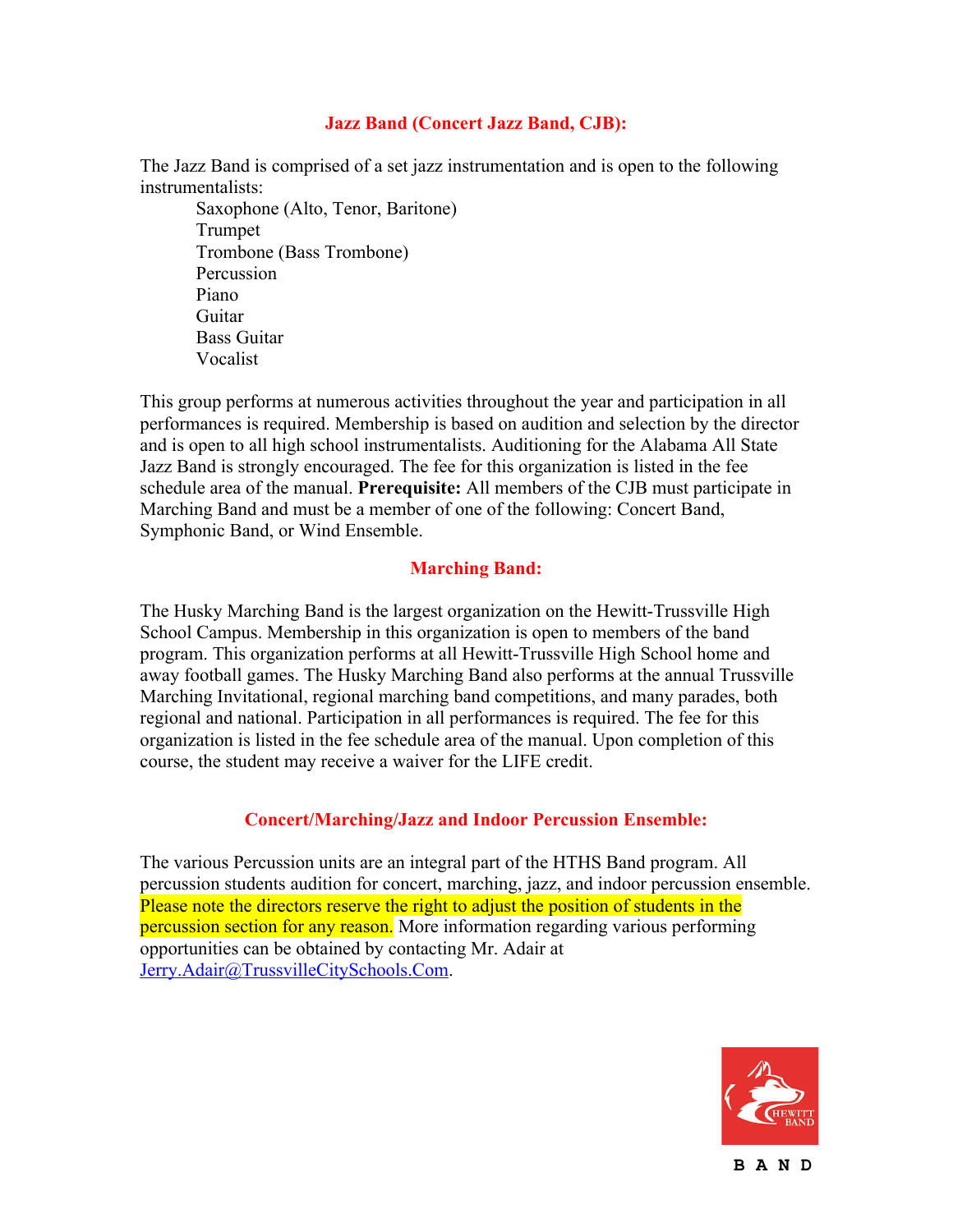#### **Band Lab:**

Band Lab is offered during various periods throughout the day. This class is utilized by students to perform small group pieces, work on All State music, and prepare for other individual auditions. This class is offered as a whole credit as well as a half credit.

#### **Auxiliary Groups:**

The Auxiliary units are an integral part of the performances of the Husky Marching Band during the fall semester. In the spring, each auxiliary unit continues to develop their specific skills during competition season. Below is a brief outline of each of the units. Further information is available by contacting the Auxiliary Coordinators, Sara Barriault and Chaney Bowers.

#### **Color Guard:**

Color Guard uses various techniques to add a strong visual presence to the Husky Marching Band performance through a combination of flag work and choreography. Membership in this organization is based on audition. Rules and regulations for this organization are outlined in the Auxiliary Constitution. Further, all auxiliary units are expected to abide by the rules and regulations in this manual as they pertain to their involvement in this organization. Upon completion of this course, the student may receive a waiver for the LIFE credit.

#### **Highsteppers:**

Highsteppers use various techniques to add a strong visual presence to the Husky Marching Band performance by way of various dance techniques and choreography. Membership in this organization is based on audition. Rules and regulations for this organization are outlined in the Auxiliary Constitution. Further, all auxiliary units are expected to abide by the rules and regulations in this manual as they pertain to their involvement in this organization. Upon completion of this course, the student may receive a waiver for the LIFE credit. Highsteppers also perform at various other events including HTHS home basketball games.

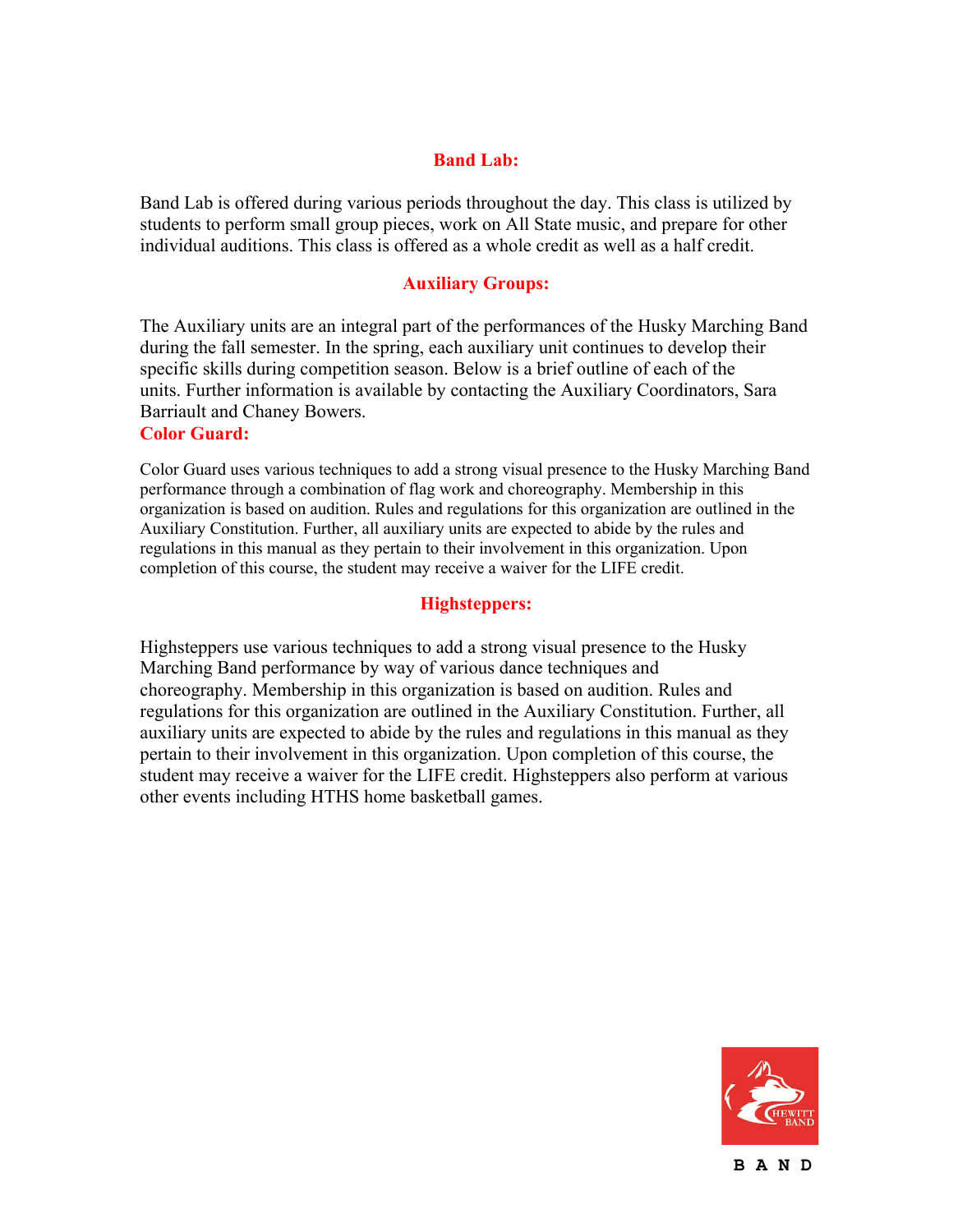# **Fee Schedule:**

# **Wind Ensemble:**

| Class Fee                    | \$50.00                 |
|------------------------------|-------------------------|
| School Instrument Rental Fee | $$50.00$ (per semester) |

# **Symphonic Band:**

| Class Fee                    | \$50.00                 |
|------------------------------|-------------------------|
| School Instrument Rental Fee | $$50.00$ (per semester) |

# **Concert Band:**

| Class Fee                    | \$50.00                 |
|------------------------------|-------------------------|
| School Instrument Rental Fee | $$50.00$ (per semester) |

# **Jazz Band (CJB: Concert Jazz Band):**

| Class Fee                    | \$25.00                 |
|------------------------------|-------------------------|
| School Instrument Rental Fee | $$50.00$ (per semester) |

# **Auxiliary:**

# **Marching Band:**

| Band Fee/Band Camp Fee  | \$150.00 |
|-------------------------|----------|
| Band Uniform Rental Fee | \$125.00 |
| Uniform Cleaning Fee    | \$75.00  |

Band shoes and other items may be used from year to year, if in good condition. The fees above do not represent other items students may need.

Fundraising opportunities are available to offset some of the costs of this course and its fees. School instrument rental fee does not include instrument accessories or repairs. Percussionists are required to have a stick bag with an assortment of the most commonly used sticks. Percussionists must purchase the sticks for their Marching Band instrument.

# **Chamber Groups:**

There are no fees associated with the Chamber Groups. Entrance fees to competitions and honor bands are paid by the members of the ensembles.

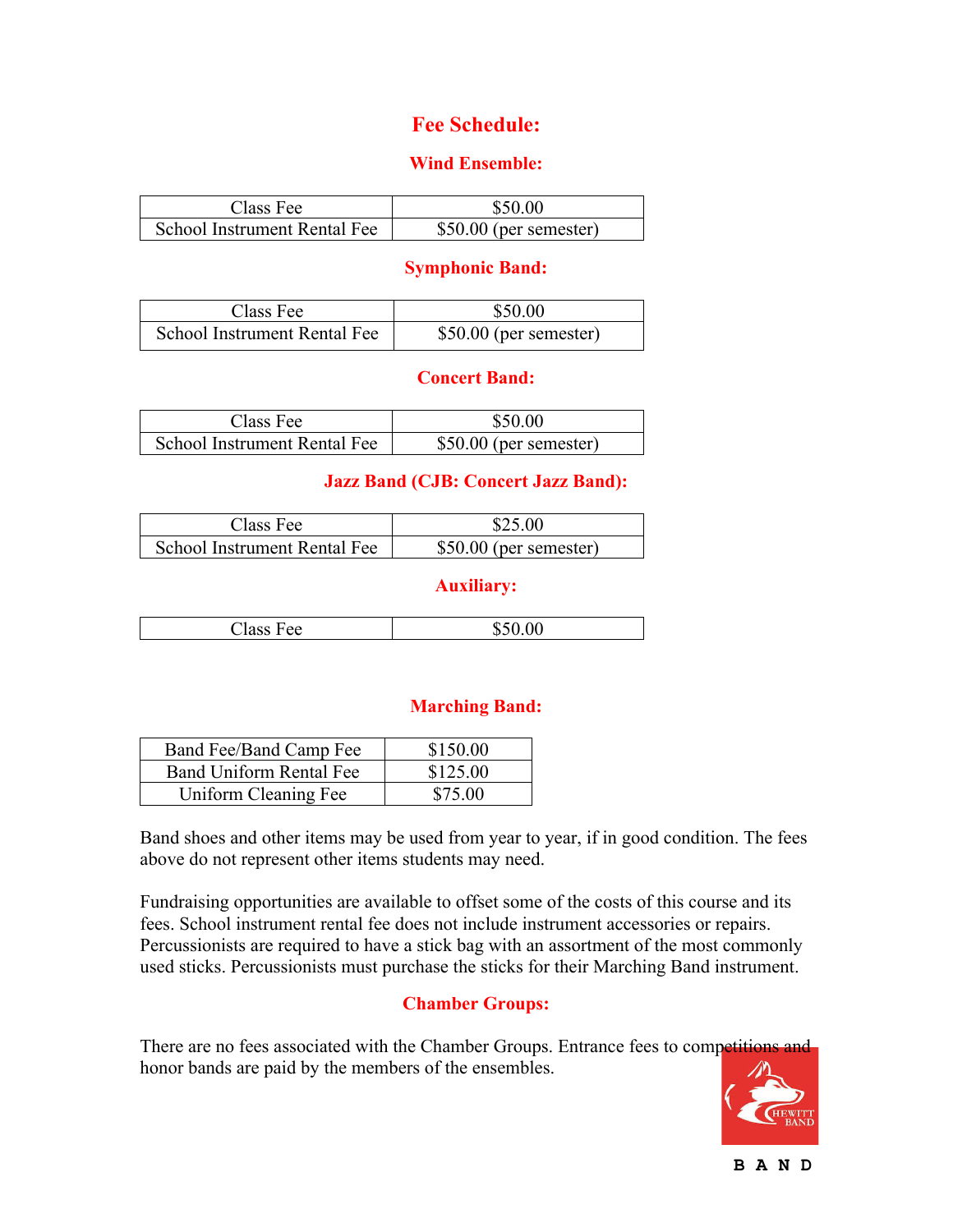# **Auxiliary Units:**

Please refer to the Auxiliary Constitution for an outline of the fees associated with these groups.

#### **Reimbursement of Fees:**

All students should adhere to the payment calendar. If a student has fundraising profit from a fundraiser, that is NOT refundable as it is for the general fund. Refunds will only be given if it is a payment outside of money fundraised.

#### **Transfer / Roll-Over of Credit:**

Money in a student's account from fundraising cannot be used for any other activities other than those that are part of the Hewitt-Trussville High School Band Program.

#### **Absences:**

An absence from an after-school rehearsal or performance will be excused in the case of illness of student involved or a death in the immediate family. The student, or parent, must notify the director prior to the absence and provide the director with a note signed by the parents within three school days of the absence. All other absences are unexcused and will negatively affect the student's grade.

#### **Performance Day Absence:**

If a student is sick the day of a performance, the parent should notify the director to ensure we will not expect them at the performance. A written parent or doctor excuse will be needed for this absence to be excused.

# **Marching Band Rehearsals:**

Marching Band rehearsal occurs on the following days:

Every Monday and Tuesday, 3:30pm-5:00pm and Thursday, 2:30pm – 5:00pm, Fall Semester

# **Classroom Absences:**

All classroom absences will be governed by the policies and procedures in the Hewitt-Trussville High School Student Handbook.

# **Grading Procedures:**

The following are grading procedures for the instrumental classes. All other areas should refer to their specific policies for grading.

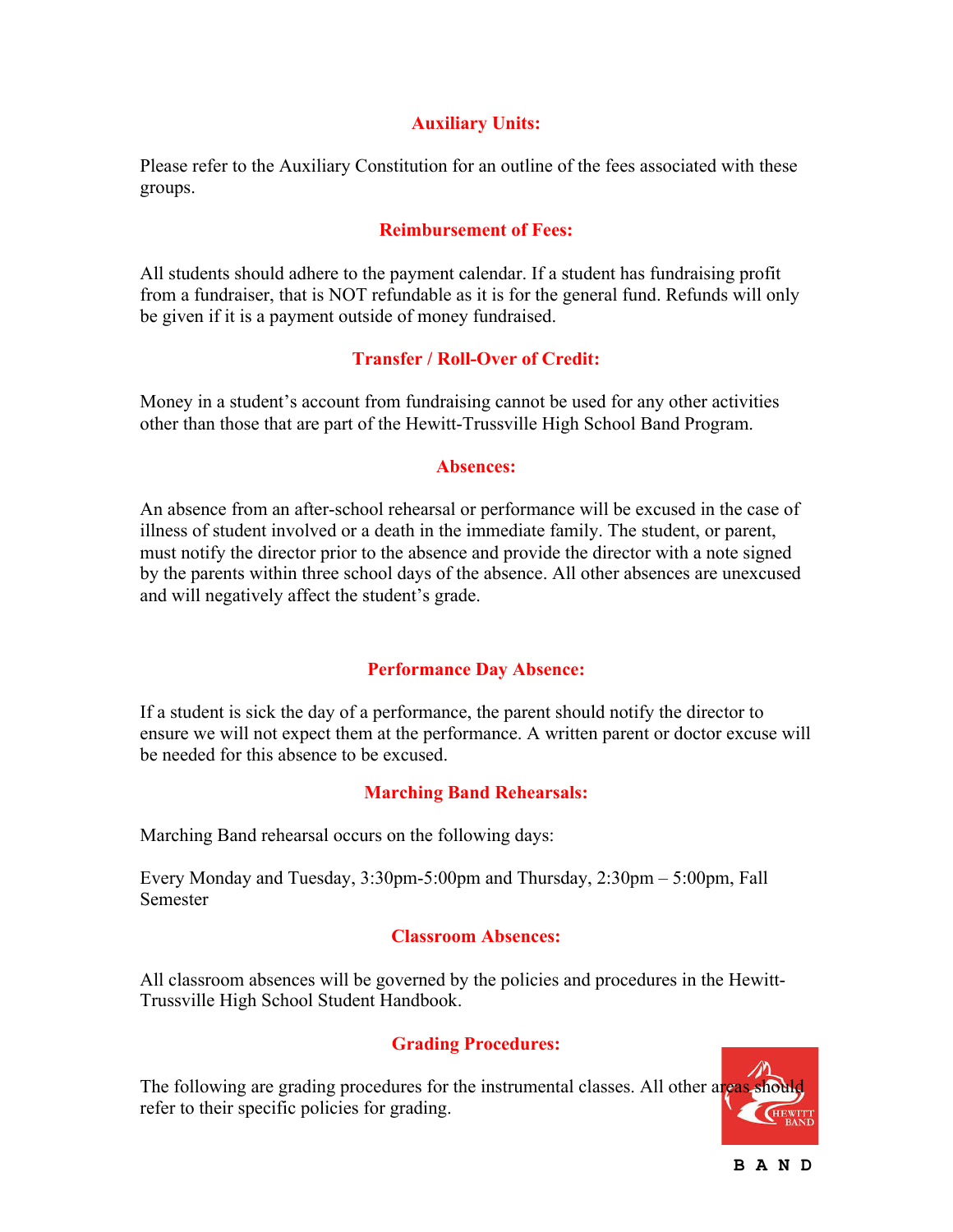# **Grading Outline:**

| The following points will be given for each of the following activities: |                 |
|--------------------------------------------------------------------------|-----------------|
| In Class Rehearsal                                                       | 100 Points each |
| <b>Outdoor Rehearsal</b>                                                 | 100 Points each |
| Performance                                                              | 100 Points each |
| Music Performance Test                                                   | 100 Points each |

The following points will be given for each of the following activities:

The following deductions will be used during each of the activities:

| No Instrument in Rehearsal            | 10 Point Deduction     |
|---------------------------------------|------------------------|
| No Music in Rehearsal                 | 10 Point Deduction     |
| No Pencil in Rehearsal                | 10 Point Deduction     |
| <b>Improper Footwear for</b>          | 10 Point Deduction     |
| <b>Outdoor Rehearsal</b>              |                        |
| Late for Rehearsal                    | 20 Point Deduction     |
| Late for Performance                  | 50 Point Deduction     |
| Unexcused Rehearsal Absence           | 100 Point Deduction    |
| <b>Unexcused Performance</b>          | 100 Point Deduction    |
| Absence                               |                        |
| Improperly Attired for                | 40 Point Deduction     |
| Performance                           |                        |
| <b>Conduct Rule Infraction</b>        | 20 Point Deduction per |
|                                       | instance               |
| <b>Travel Conduct Rule Infraction</b> | 20 Point Deduction per |
|                                       | instance               |
| No Instrument for Performance         | 100 Point Deduction    |

In the instance of an excused absence, the student will not receive a grade for that activity. Therefore, the event will count neither for nor against them.

# **Required Materials:**

- 1- You will need the following items each day in band:
- 2- Instrument in good working condition
- 3- Mechanical "Click" Pencil with eraser
- 4- Black, 1 inch, 3-ring binder
- 5- Top loading page protectors.
- 6- Music and handouts in binder.

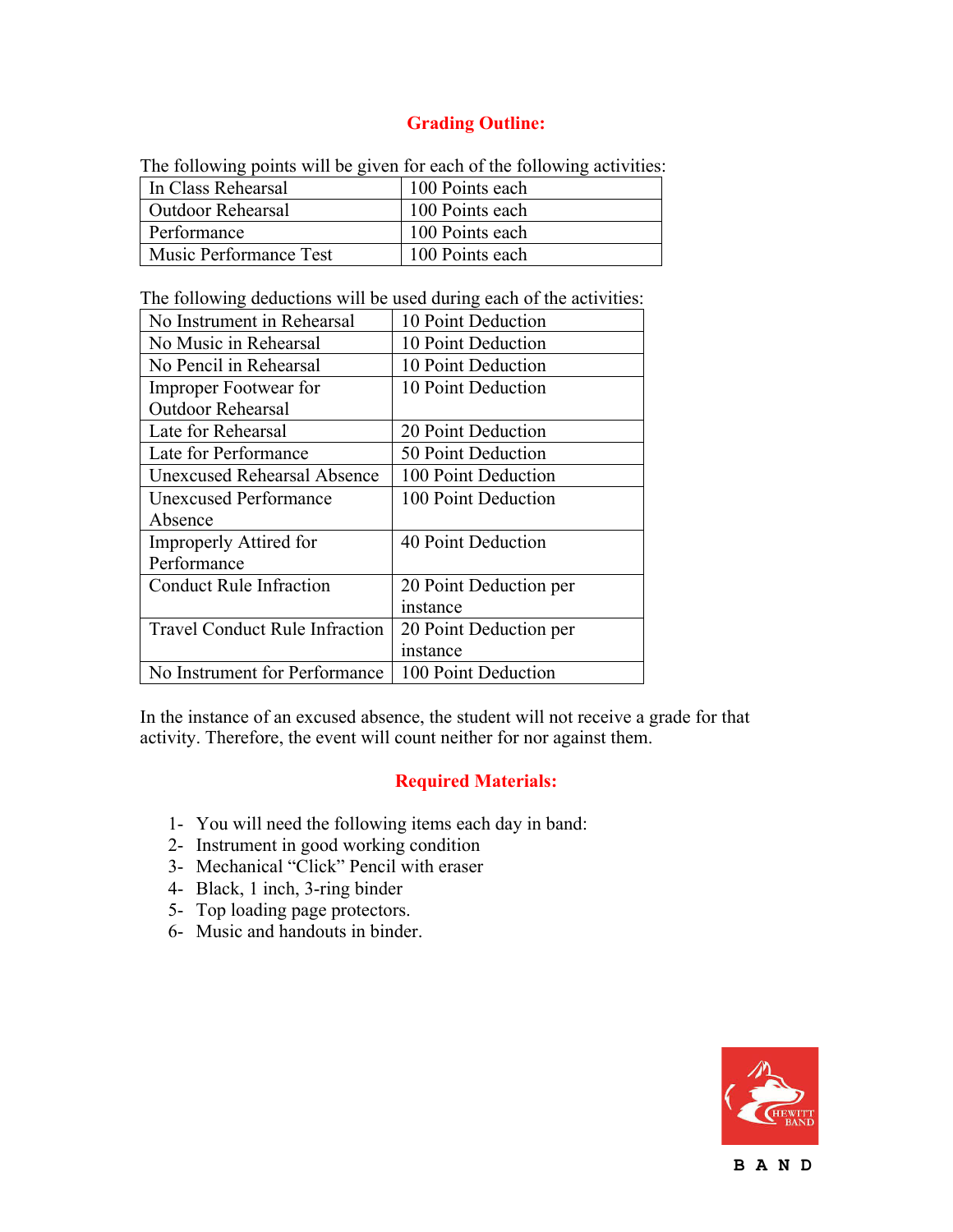# **Code of Conduct:**

- 1. All rules and regulations set forth by Trussville City Schools and Hewitt-Trussville High School will be enforced.
- 2. Do not talk during rehearsals. Pay attention and do your best to improve on your instrument by learning as much as possible.
- 3. Have your instrument, music, and pencil and be seated by the tardy bell. Class will begin at this time – if you are not seated and ready you are late!
- 4. Unpack your instrument in the locker area do not stand around and socialize.
- 5. Pencils are required at every rehearsal.
- 6. Respect each other and the music you are making. The best bands are the ones that rehearse the most efficiently and effectively.
- 7. Practice clothes/snacks can be stored in dressing rooms, never in your band locker.

# **Travel Policies and Procedures:**

- 1. Be on time. The buses will leave at the predetermined time. If you are late, it will become your parent's responsibility to get you to the event.
- 2. There will be two people per seat. (2020 season: COVID-19 restrictions may affect this procedure)
- 3. Students will sign up for a seat on the bus at the beginning of the year. THIS WILL REMAIN THEIR SEAT THROUGHOUT THE YEAR, THERE WILL BE NO CHANGES.
- 4. Be courteous to everyone you encounter.
- 5. On trips where we will stop to eat, we will often pre-order meals to be delivered to a location. We very seldom stop at a restaurant or food court.
- 6. You should be dressed in the manner in which the director instructs you to be when leaving the school. If it is a long trip, there will be an area in which to change upon arrival.
- 7. Transportation to all band activities will be via Hewitt-Trussville High School bus unless other charter arrangements have been made by the proper school authorities.
- 8. Only Hewitt-Trussville High School Band students, staff and the designated chaperones will be allowed to ride the busses.
- 9. Students will ride to and from all activities with the band.
- 10. Students will not be released until all equipment and uniforms have been properly stored. Students will be dismissed by a Band Director.
- 11. All rules and regulations pertaining to school bus behavior and expectations will be observed as per the Trussville City Schools Code of Conduct.
- 12. Students will not be allowed to eat and drink on the busses.
- 13. Radios, MP3 Players are permitted **only with headphones.**
- 14. Students will obey the bus driver and chaperones at all times showing the courtesy and respect expected from a Hewitt-Trussville High School Band member.
- 15. Students assume full responsibility for the security of their possessions

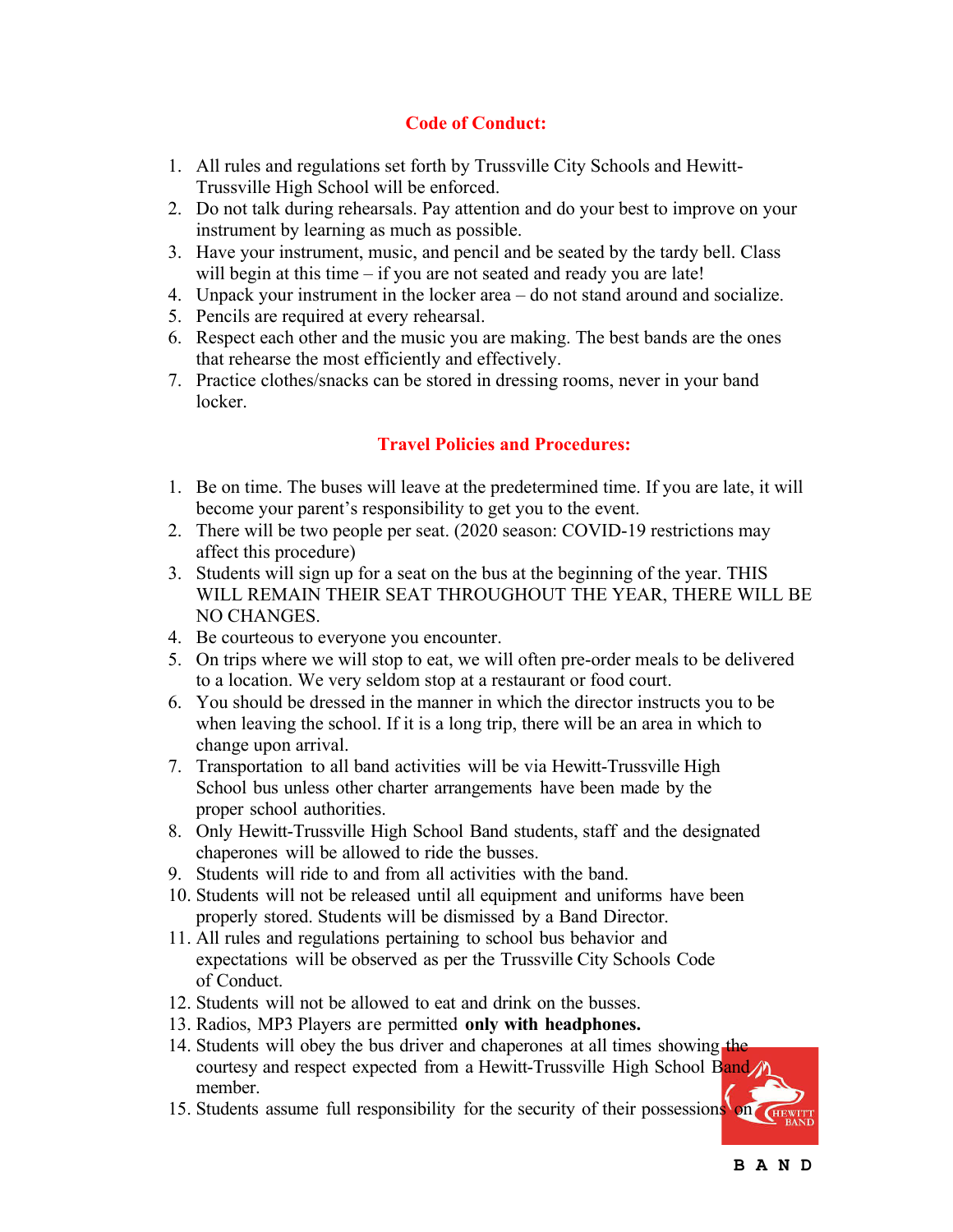the bus. Students will not be allowed to carry personal items to the performance area, nor should they expect chaperones to care for their personal property.

16. During overnight trips, if a student violates school behavior policies or band behavioral policies, they will face discipline from the school as well as from the band. Any student who violates school or band behavioral policies will not be allowed to travel with the band for the remainder of their tenure in the program.

#### **Performance Etiquette:**

- 1. Everyone should be in uniform from the point you arrive at an event until the point you leave an event.
- 2. Be courteous to EVERYONE you encounter.
- 3. Be respectful of the other bands at the event. Do no talk during their performance. Clap at the appropriate times.
- 4. Do not do anything that may distract from when another band is performing. This includes when another band is performing in the stands.
- 5. Do not talk during a band's stage performance.
- 6. Do not enter or exit during a band's stage or field performance.
- 7. Only play with the band. No unorganized "noodling" and/or "pecking".
- 8. No food and drinks are allowed in the stands.
- 9. No visitors from outside the band allowed into the band section. Parents may stop by at any time as long as they do not impede on the student's performance or get in the way of instruction. NO BOYFRIENDS OR GIRLFRIENDS!
- 10. All members should stay within their sections in the position designated by their section leader.
- 11. Be ready to play at all times. Do not set your horns down. Hold them in your hand or in your lap!
- 12. Students will be allowed to visit the restrooms before the game and during the third quarter.
- 13. Students need to make certain that they eat before reporting to the band room to dress in uniforms.
- 14. Stay in full uniform at all times!!!

# **Uniform Rules and Specifications:**

Uniforms are owned and maintained by Hewitt-Trussville High School Band. Maintenance includes all cleaning and repairs within normal usage by members of the Hewitt-Trussville High School Band. A uniform rental and cleaning fee are included in the cost of yearly fees.

Hewitt-Trussville High School does not own the auxiliary uniforms. Those uniforms are owned and maintained by the individual auxiliary member.

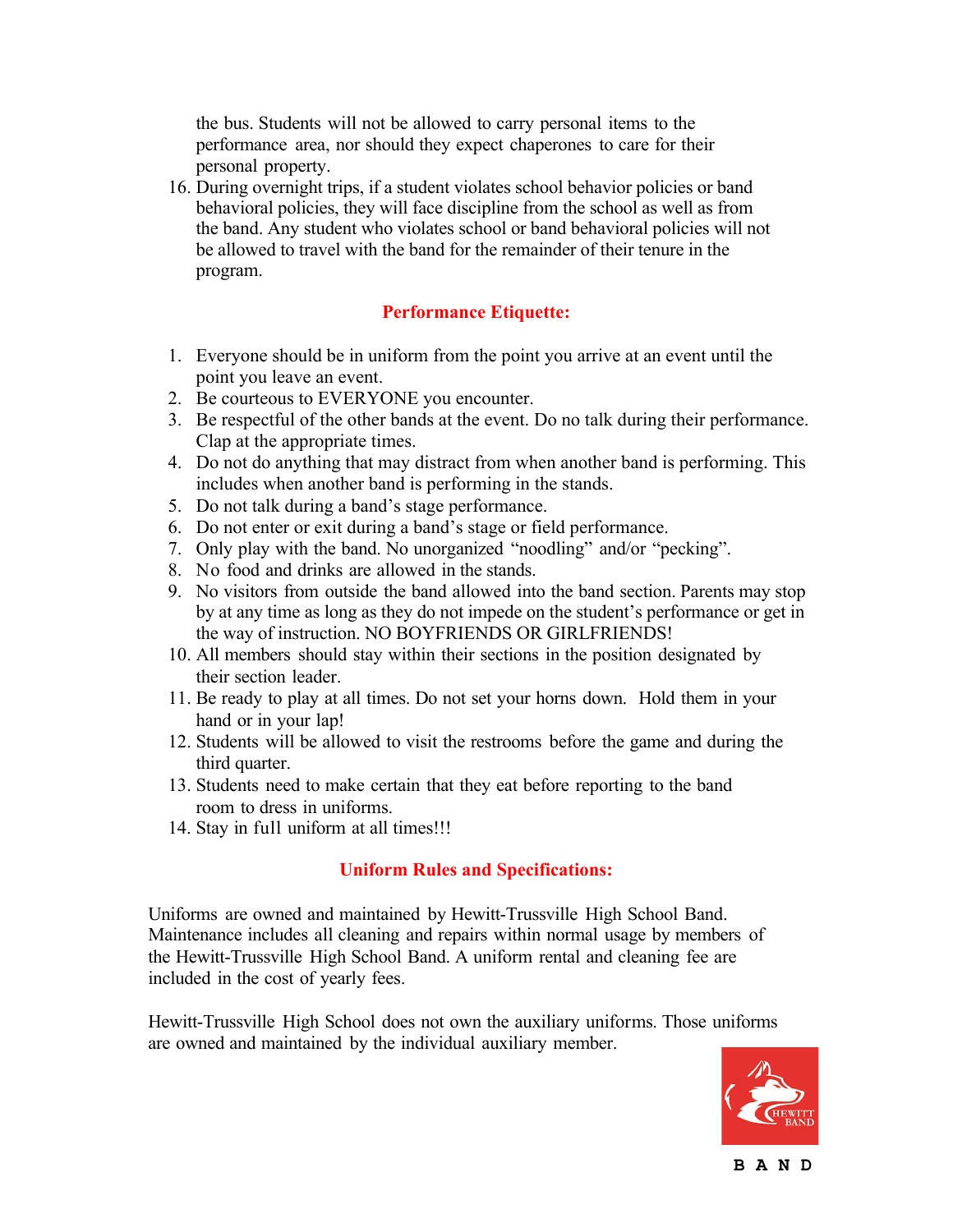# **Displaying:**

The uniforms worn by the members of the Hewitt-Trussville High School Band are an outward and visible sign of the pride and dedication of our organization. It is a visible symbol of that which we stand for and the standard of excellence that we are trying to achieve and maintain. The public recognizes and judges us by how we look as a group. When in uniform we as individuals are acknowledging that we are a part of an organization and will conform to the rules and regulations of such. As such, the uniform shall always be worn in a manner consistent with these beliefs and high ideals.

- 1. Everyone will wear the same uniform as directed by the Band Director.
- 2. The uniform must be worn correctly from the point we arrive at an event until we depart from the event.
- 3. No instrumentalist or Drum Major will be allowed to wear any jewelry not designated as part of the uniform. THIS INCLUDES ANY TYPE OF PIERCING, RINGS, NECKLACES, OR BRACELETS.
- 4. Any visible tattoos or other body art must be concealed when in uniform by way of makeup concealer or clothing.
- 5. Tall white socks must be worn when in Marching Uniform.
- 6. Make sure that your pants are the correct length and are not sagging or too high.
- 7. Make sure that the hem line in your pants is intact.
- 8. Uniforms should be picked up and returned as specified.
- 9. Wind and Percussion students will be required to participate in an event regardless if they have forgotten a uniform part. Auxiliary students will not perform if missing part of their uniform or equipment. Please see Auxiliary constitution for questions.
- 10. Grade deductions will occur for all uniform parts missed or not properly worn.
- 11. Students will wear only approved clothes under the band uniform (i.e. shorts and t- shirts provided by the band). Students will arrive at all performance sites wearing these clothes in order to change into the uniforms.
- 12. Students will not eat, drink, or chew gum in uniform unless directed to by the Band Director.
- 13. Students will refrain from public displays of affection while in uniform.
- 14. Students will remain in full uniform as directed by the Band Director. Coats are to remain buttoned and collars fastened unless told otherwise by the Director.
- 15. Students may not ever display the uniform in a haphazard, casual, or unsightly manner.

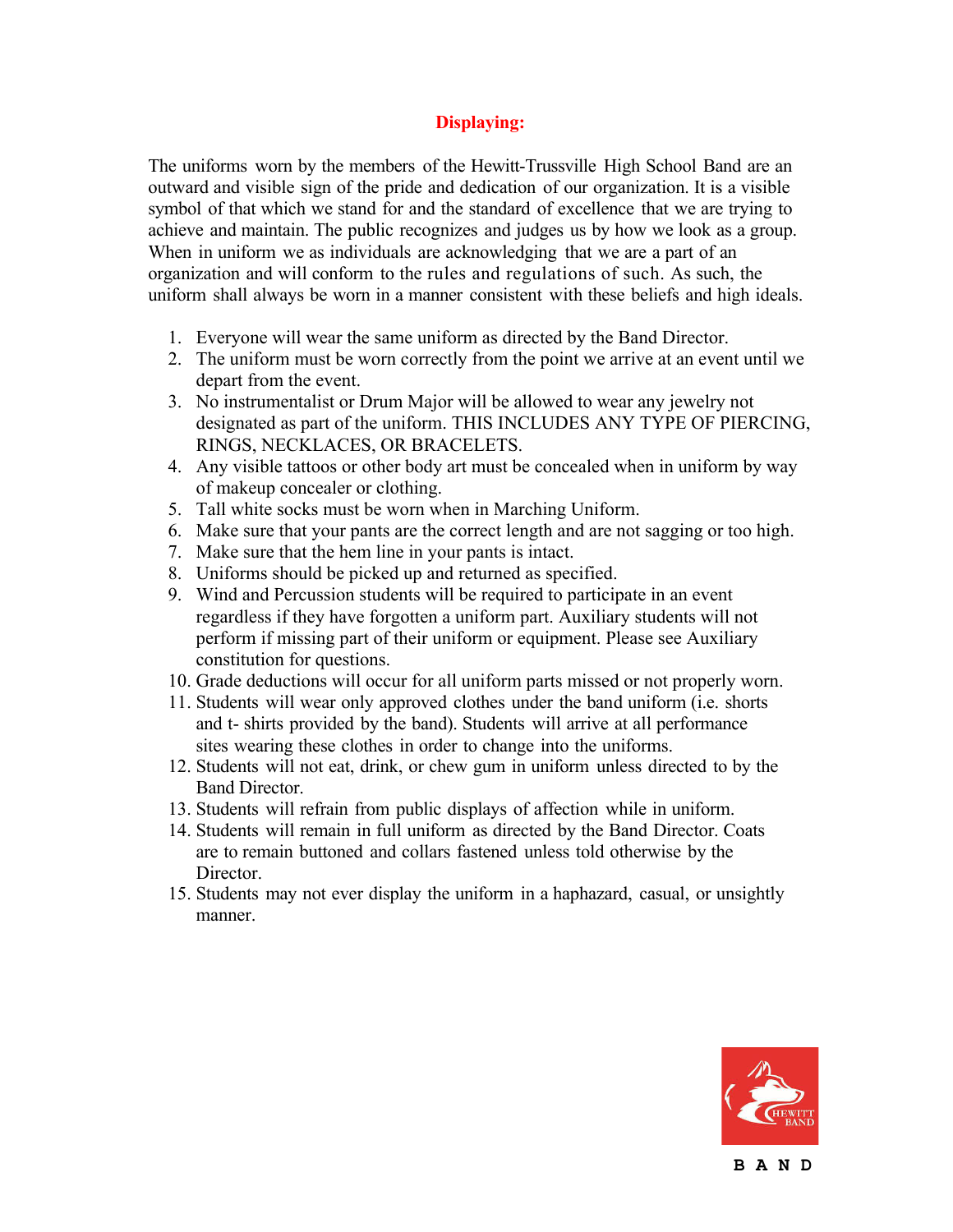# **Uniform Assignments:**

- 1- Each band member will be assigned a numbered uniform jacket and bibbers in a garment bag labeled with their name and uniform number. Gauntlets will be placed in the back pocket of the garment bag. The numbers on the gauntlets will not match the number on the uniform as they are all one size.
- 2- Each student will be fitted for and assigned a numbered hat in a hard case. The hat number will not match the uniform number. Each box will be labeled with the student's name on blue painter's tape. This tape must remain on the box for easy identification.
- 3- Please be aware that once a hat is fitted that will be the hat you will wear for the duration of marching season, so make sure your hair is the way you will wear it for the whole season. We do not have enough hats to reassign because of changes in hairstyles. All hair must be put up under the hat (Shako), so everyone looks uniform from the stands.

# **Repair/Alterations/Replacement:**

- 1- Absolutely NO ALTERATIONS of any kind are allowed on the uniforms! One of our uniform team members will take care of any hemming needs on the bibbers. Any adjustments to hems needed during marching season will be assessed and taken care of by the uniform team.
- 2- Uniforms are routinely repaired and replaced by the Band Foundation. However, in the event that repairs are required, and parts need to be replaced due to negligence on the part of the student, that student may be charged for the repairs and/or replacement parts. Negligence will be decided by the director.

# **Drum Major Uniforms:**

- 1- Drum Major uniforms are also owned and maintained by the Hewitt-Trussville High School Band. Student may pay the same fees as stated above. Under certain circumstances the Directors might choose to have the Drum Majors wear formalwear or other attire. This "uniform" must be approved by the Directors.
- 2- If the student wants an additional cleaning on their uniform they will be allowed to do so, at their own expense. However, this is in addition to the cleaning fee and not in place of our substitution of that fee.

3-Students who cannot wear the uniform with pride and dignity upholding the high ideals and beliefs of our organization will be denied the privilege of wearing the uniform.

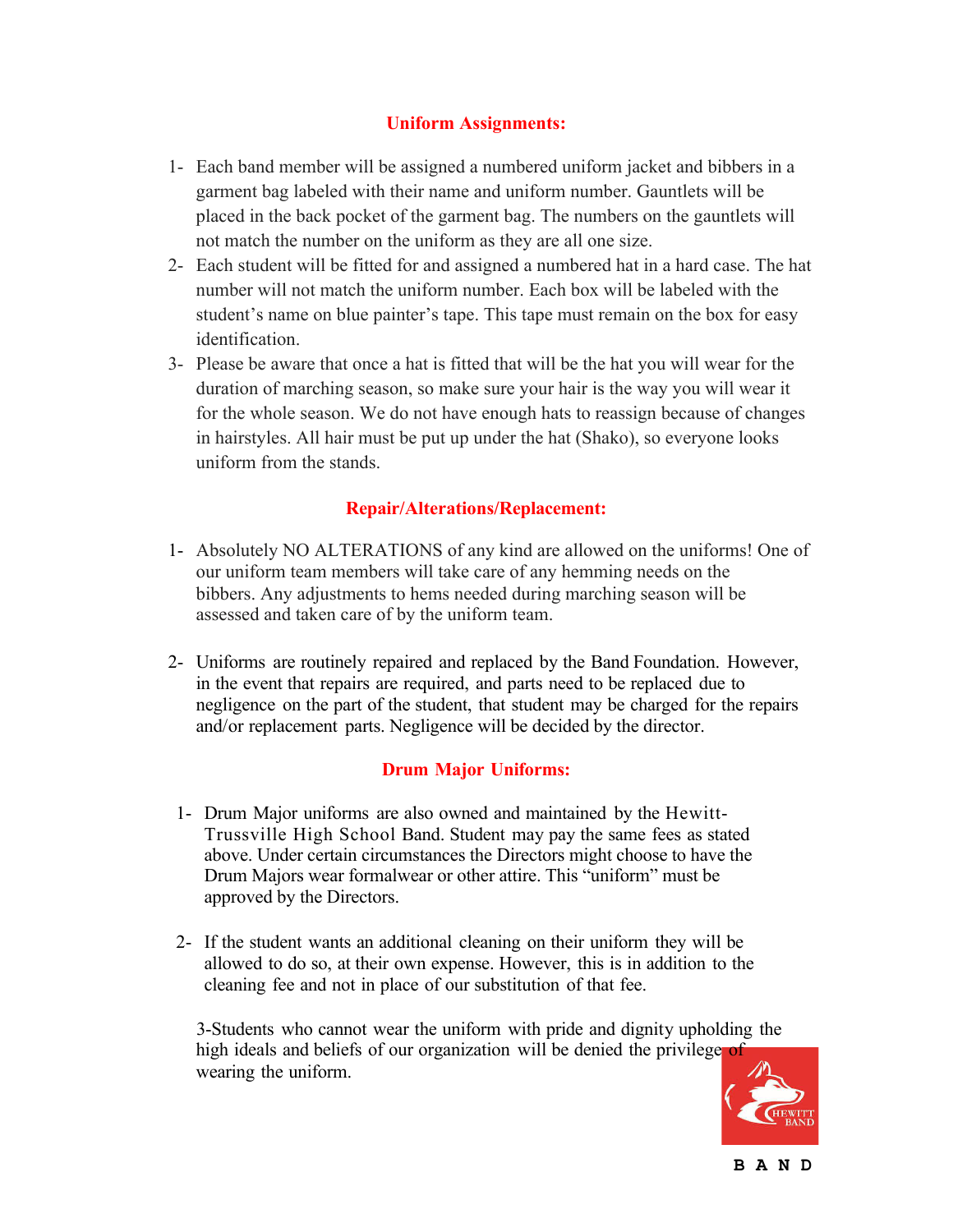# **UNIFORM CLEANING**

- 1- The band director will explain specific procedures for leaving uniform jackets and gauntlets for cleaning to the students before the first game.
- 2- Jackets will be dry cleaned as scheduled by the band director. Before your jacket is turned in to be dry cleaned, remove the cape and hook it onto a hanger by the buttonhole to be kept at home until you pick your jacket back up. Do not wad the cape up and put in your garment bag! It will damage the sequins.
- 3- Gauntlets will be turned in for dry cleaning as scheduled by the band director. Gauntlets are to be kept in the back pocket of the garment bag.
- 4- Please note that percussion gauntlets are rounded on the edge instead of a point. ONLY percussion will pick up rounded gauntlets after cleaning. This is very important because we do not have any extra percussion gauntlets.
- 5- If the breastplate has been worn on the jacket, it will need to be removed before turning in jacket for cleaning.
- 6- Bibbers are to be machine washed at home in cold water on the normal cycle using standard detergent. **Do NOT use bleach!** Tumble dry with low heat, remove promptly and hang neatly. Pants should be hung with center crease.
- 7- Students will need to know their uniform numbers when picking up cleaned jackets as they will be hanging in numerical order.
- 8- If you have problems with your uniform such as missing buttons, broken zippers, etc. please notify one of the uniform team members so they can make sure it gets fixed. Both Mrs. Stanley and Mrs. Bender are with the band at each game to help with any possible uniform problems.

# **Student Leadership:**

Student leaders are a vital and a necessary part of the band infrastructure. They are necessary to the teaching and discipline process of the band. A student leader's authority is a direct link to the Band Director, sponsors and instructors, and all subordinate students should act accordingly.

Student leaders, from time to time, will make requests of their sections and/or subordinates. All students are expected to comply with those requests. Should a subordinate student feel that a request made by a student leader is unreasonable, then that individual should bring it to the attention of the Band Director in a timely manner.

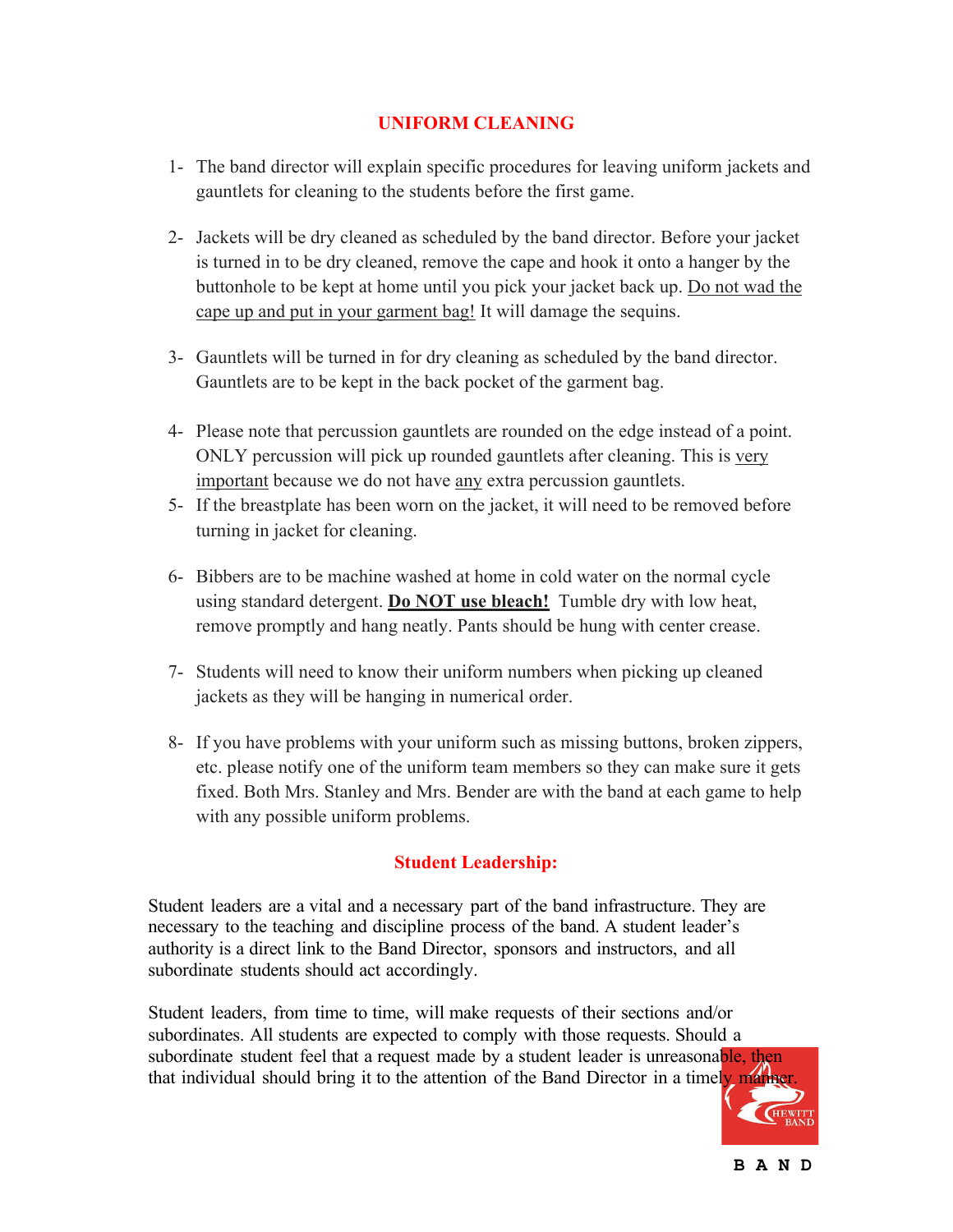All student leaders are required and expected to work with their subordinates with a positive, co-operative, and nurturing attitude demonstrating a work ethic that is conductive to the promotion of excellence within the Hewitt-Trussville High School Band Program.

# **Drum Major:**

Drum Major is the highest-ranking student leadership position in the Hewitt-Trussville High School Band Program. The Drum Major is expected to assist in making the program run as smoothly as possible in whatever endeavor that may be required of him/her. The Drum Major and the Band Director work very closely in all matters that directly affect the band or the performance of the membership. The Drum Major's authority is a direct link to the Band Director, and subordinate students should act accordingly.

The Drum Major is not only a conductor for the music but should also try to be the motivational leader of the band. The Drum Major, like the Band Director, should be as equally concerned with the "heart" of the band as well as the music.

# **Drum Major Responsibilities:**

The Drum Major's responsibilities will include, but are not limited to, the following:

- 1- Conducting the field music at all Marching Band performances and rehearsals.
- 2- Supervising section leaders and assisting with music and marching.
- 3- Supervising the various duty managers and assisting with the organization of their job descriptions.
- 4- Assisting the Band Director in logistics and other areas that are deemed necessary.

# **Drum Major Tryouts:**

Students interested in becoming Drum Major should apply once leadership applications are made live. The director will decide who the new Drum Majors will be with input from the staff via an audition.

# **Drum Major Audition Requirements:**

- 1- Must be a sophomore in good standing with the Hewitt-Trussville High School Band program.
- 2- Must be making satisfactory academic progress.
- 3- Must be making exemplary progress musically on their major instrument ( Musical leadership; i.e. trying out for All State, All District Bands, be able to play all 12 major scales, participate in Solo & Ensemble etc).
- 4- Must have at least one year of marching experience with the Hewitt-Trussville High School Band.
- 5- Must have displayed a character of leadership and cooperativeness throughout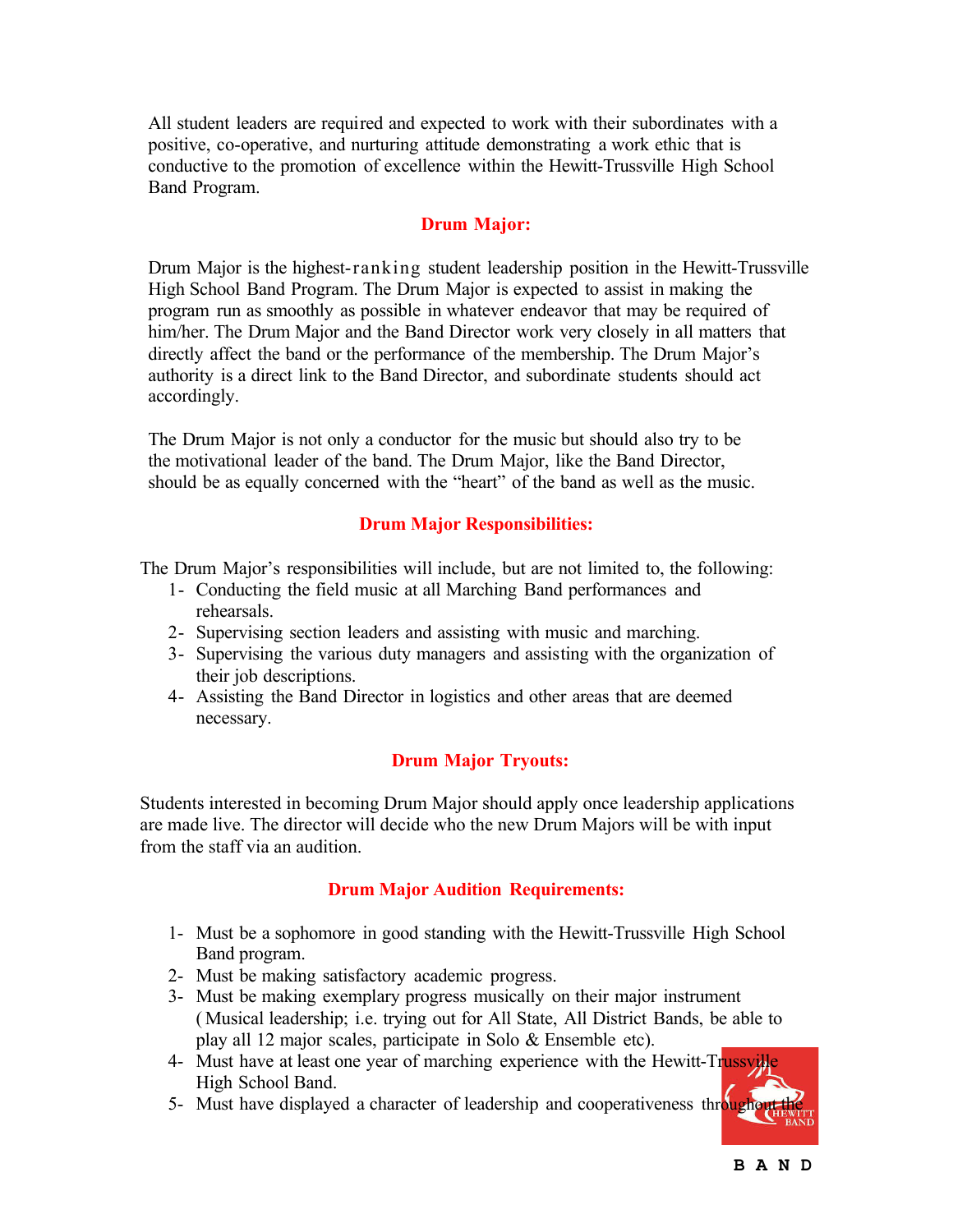previous year.

6- Must be current on all school financial obligations.

**The Band Director has the right and responsibility to suspend th e process in part or as a whole at any time and appoint any and all student leaders if deemed necessary.**

# **Section Leaders:**

Section Leaders are an integral part of the leadership team. The Section Leaders are expected to assist in making the program run as smoothly as possible in whatever endeavor that may be required of them. The Section Leaders, Drum Majors, and the Band Director work very closely in all matters that directly affect the band or the performance of the membership. The Section Leader's authority is a direct link the Band Director. Drum Majors and subordinate students should act accordingly.

# **Section Leader Responsibilities:**

The Section Leader's responsibilities will include, but are not limited to, the following:

- 1- Supervise and assume responsibility of their sections in terms of marching and musical assignments.
- 2- Assist the Band Director in logistical and other areas that are deemed necessary.

# **Section Leader Selection Requirements:**

- 1- Must be a senior, junior or sophomore in good standing with the Hewitt-Trussville High School Band Program.
- 2- Must be making satisfactory academic progress.
- 3- Must be at or near the top of their section in terms of musical skill, development and expertise.
- 4- Must have one year of marching experience with the Hewitt-Trussville High School Band.
- 5- Must have displayed a character of leadership and cooperativeness through the previous year.
- 6- Must meet leadership requirements as set forth by the Band Director.
- 7- Must be current on all school financial obligations.
- 8- Must attend the yearly leadership seminar.

# **Leadership Requirements/Clinics:**

Students who wish to assume leadership roles will be asked to attend and complete designated training sessions. Certain tasks must be mastered before students will be eligible to assume leadership responsibilities. Tasks may include, but are not limited to:

- 1- Passing off required scales.
- 2- Demonstrating appropriate teaching techniques.

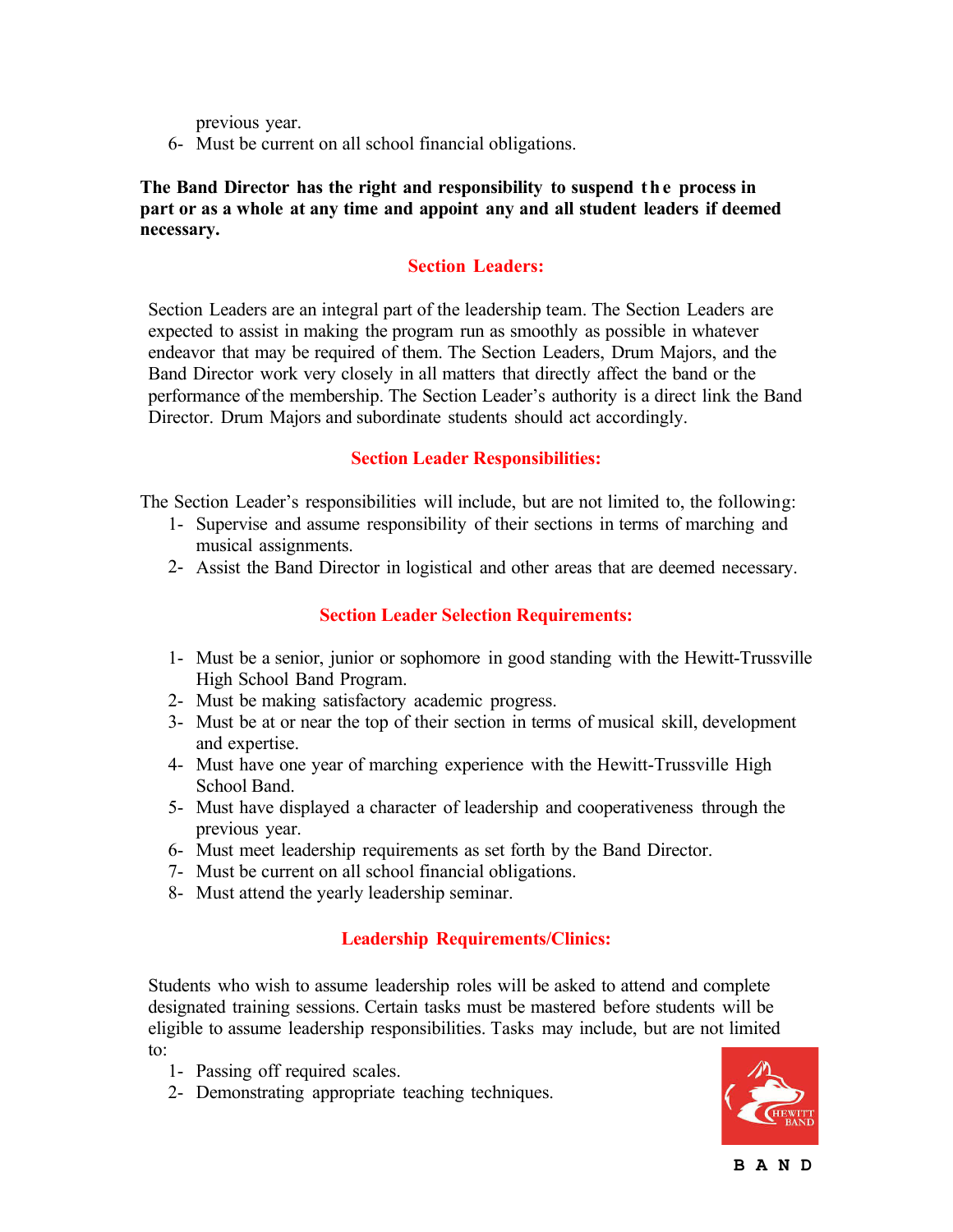3- Anything else that the Band Director deems necessary to leadership development.

#### **Student Staff:**

#### **Special Ops:**

Responsible for many of the logistical workings of the band such as getting areas ready for rehearsals, making sure sections are helping in keeping our areas clean, and general upkeep of our facilities.

#### **Loading Crew:**

Responsible for loading and unloading the equipment truck before and after every performance.

#### **Field Maintenance:**

Responsible for lining the practice field once a week or as need.

#### **Library Staff:**

Responsible for the copying and distribution of any and all music. Only these individuals are allowed to use the copy machine or work in the music library.

#### **Lockers:**

Instrument lockers will be provided to students at no charge. Combination locks should be kept on the locker at all times. We are not responsible for items lost or stolen if a lock is not on the locker. The director and Drum Majors will assign lockers based on the size of the instrument. Students should keep their lockers orderly and free from trash at all times. **Under no circumstances should students keep food or other related products that would attract insects.**

#### **All State Band:**

The purpose of the All-State Band Festival is to distinguish the most outstanding band members in the state of Alabama and to give them the opportunity for a musical experience of the highest caliber.

The All-State Band Festival will include three bands; Red Band, White Band, Blue Band. Those students with the highest scores will be assigned to the Red Band, next highest scores will be assigned to the White Band and the next highest scores will be assigned to the Blue Band.

If a student is accepted for All State Band / All State Jazz Band they are REQUIRED to attend notwithstanding any extenuating circumstance. Students failing to do so will not be allowed to audition/ participate in other honor bands.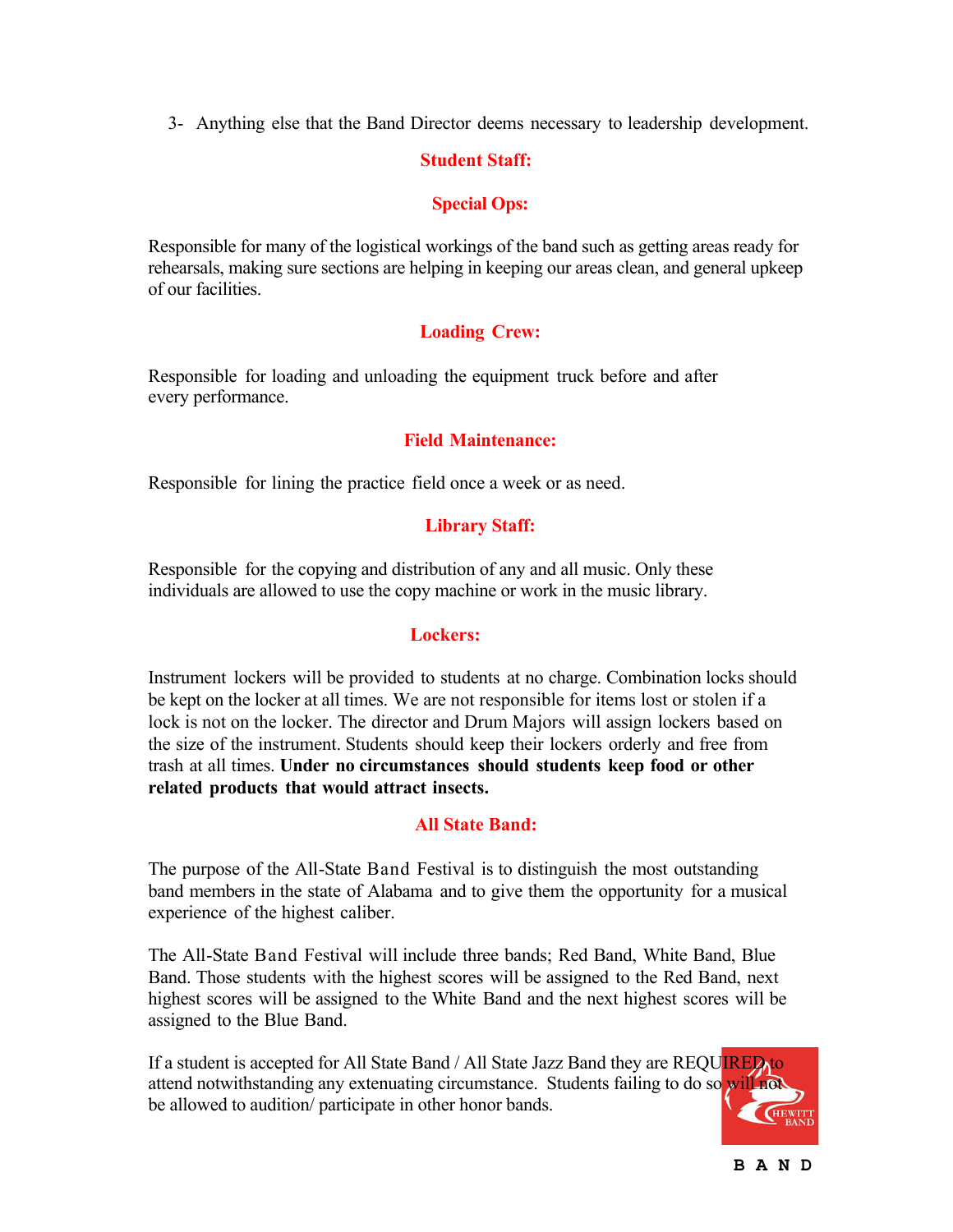Each student and parent will be responsible for making their own travel and lodging arrangements.

#### **All State Jazz Band:**

All-State Jazz Band is available to those students who are actively participating in Jazz Band.

Audition requirements are available from the director.

Auditions are held during the month of January.

Each student and parent will be responsible for making their own travel and lodging arrangements.

# **District Honor Band:**

The purpose of the District Honor Band is to distinguish the most outstanding band members in the Alabama Bandmasters Association, District IV and to give them the opportunity for a musical experience of the highest caliber.

If a student is accepted for District Honor Band they are REQUIRED to attend notwithstanding any extenuating circumstance. Students failing to do so will not be allowed to audition/ participate in other honor bands.

Because of the large expense of District Honor Band participation incurred by the band, each student and parent will be responsible for making their own travel arrangements.

#### **Honor Bands:**

Students will have the opportunity to submit applications to many of the various honor bands sponsored by colleges and universities. Selection into these groups is solely the right and responsibility of the host university and should in no way reflect upon the recommendations or quality of the students within the Hewitt-Trussville High School Band Program.

If a student is accepted for an Honor Band they are REQUIRED to attend notwithstanding any extenuating circumstance. Students failing to do so will not be allowed to audition/ participate in other honor bands. If an honor band conflicts with a Hewitt-Trussville High School Band performance, the student will be expected to perform their Hewitt-Trussville High School Band obligations before any others.

Because of the vast number of honor bands throughout the school year, each student and parent will be responsible for making their own travel and lodging arrangements. Honor Bands other than Allstate and District IV Honor Bands are

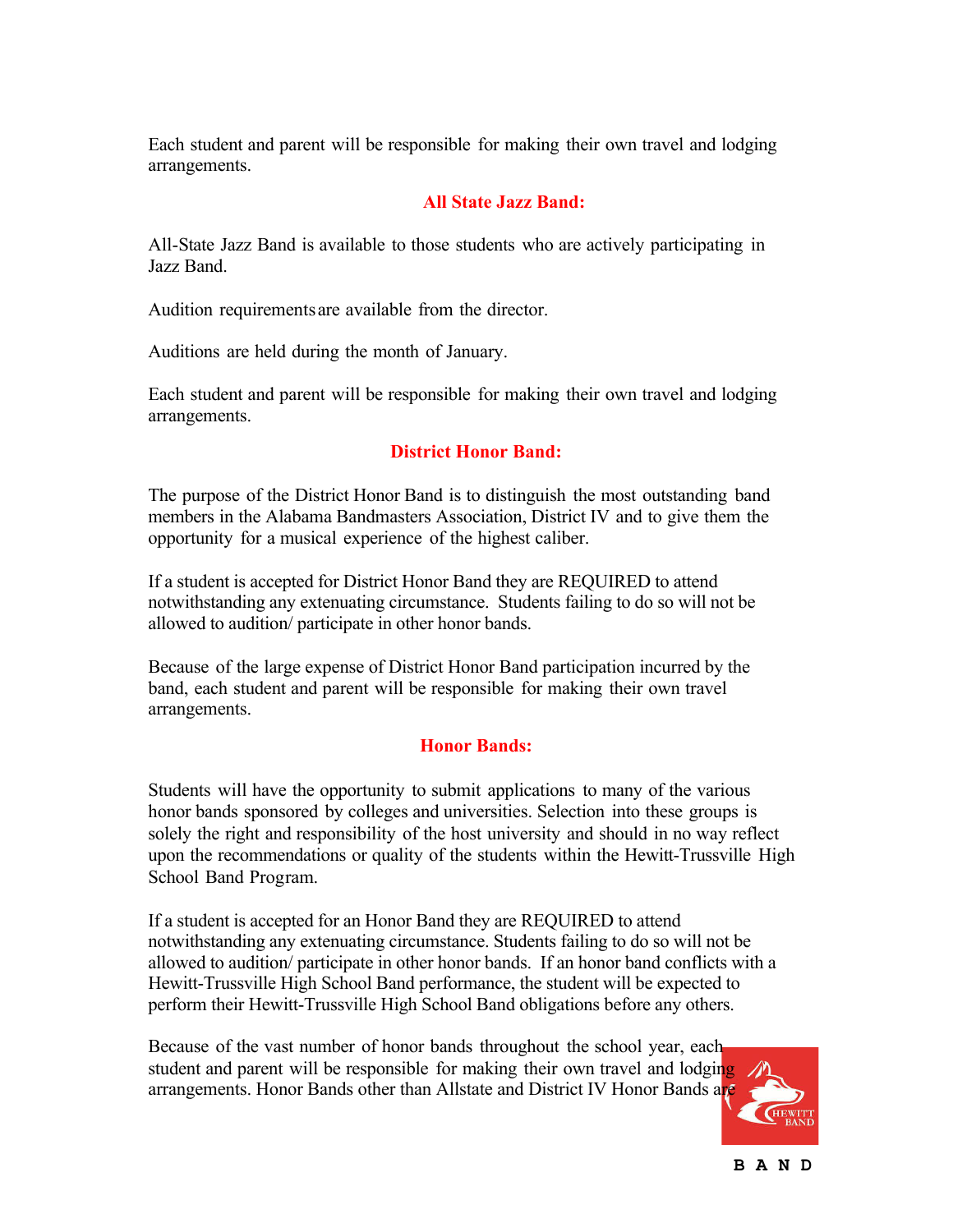NOT excused absences from school.

#### **Chamber Concert / Solo and Ensemble:**

Solo and Ensemble occurs every spring and allows students to showcase their small group and solo work. A Chamber Concert may take place before solo and ensemble to allow parents and the community to see the hard work the students have placed on performing their music.

# **Recruiting Concerts:**

We will do several concerts throughout the year at the various elementary schools to encourage the students to join band. These events will be announced ahead of time.

#### **Miscellaneous Events:**

There will be other events throughout the year that will require all or some of the band. These events will be announced ahead of time and often we will call for volunteers.

#### **Homecoming:**

Several events will be required of the band during the week of homecoming. Participation in all events is mandatory and graded.

#### **Senior Night / Events:**

Senior Night is usually at the last home football game of the year. Seniors, along with their parents, will be recognized on the field before the game. More information will be made available closer to the event.

#### **Students Leaving the Program:**

Any student who leaves the program after July  $1<sup>st</sup>$  will NOT receive a reimbursement for fees.